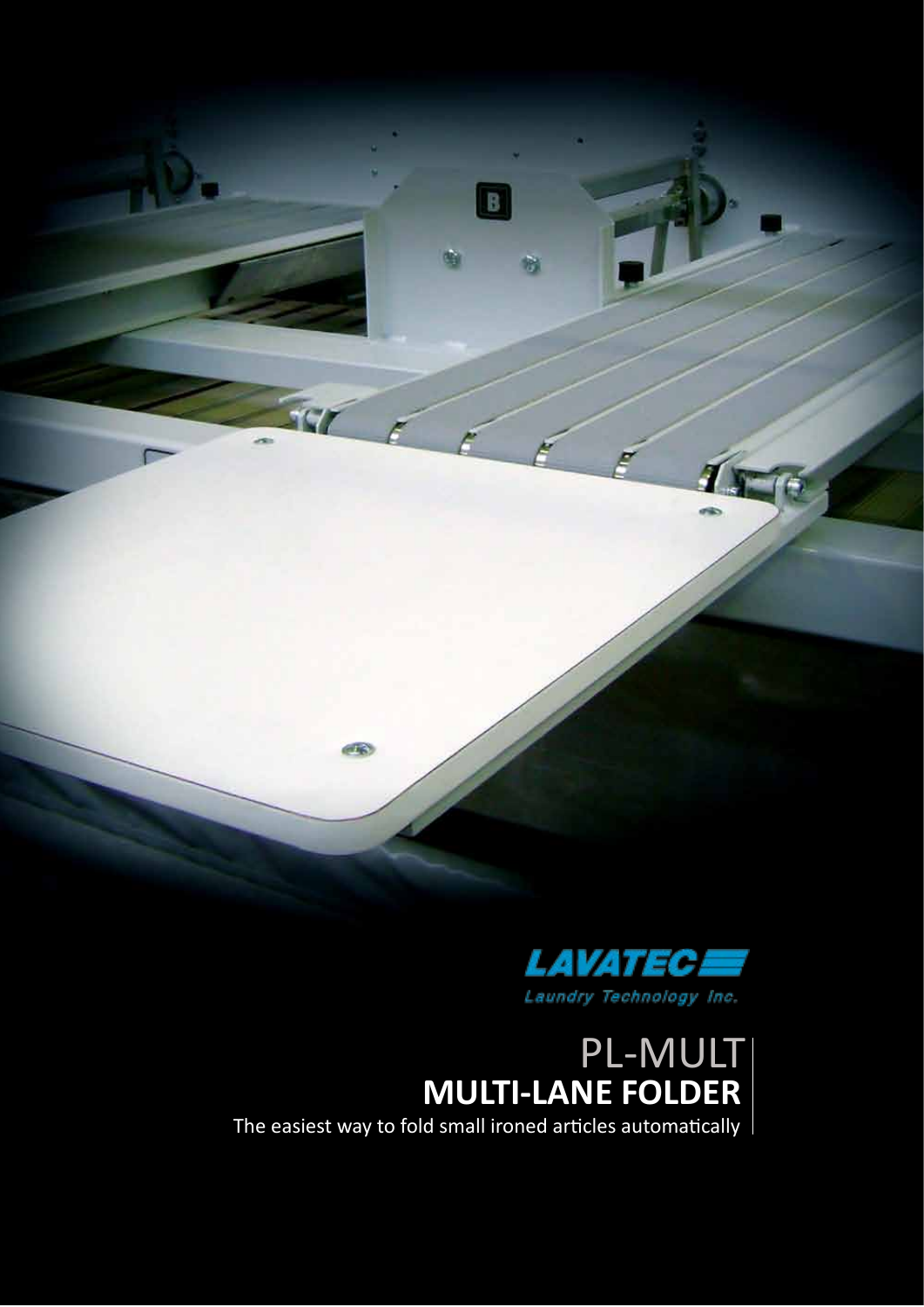# GIRBAU FOLDERS, THE RESULT OF EXPERIENCE PL-MULT



**The PL-MULT multi-lane folder allows to handle small items such as napkins, tea towels or pillowcases. It connects to the primary output of an FL series folder, which should have 4 independent primary fold lanes plus a table. After the primary folds programmed in the FL folder, it performs a cross-fold and stacks the items on 4 lanes.**



### **TECHNOLOGY**

The articles arrive from the primary folder on the main conveyor along the middle of each of the lanes. This folder may have already performed one or two primary folds previously. The PL-MULT performs a cross-fold using a rising mechanical blade and a gripper. The item is folded in half. A gripping device holds the folded article, and by rotating it, stacks the items onto the discharge conveyor. The number of items in each stack is set during programming.



#### OUTPUT FROM THE STACKERS TO THE TABLES

This is the standard configuration for discharging the stacks with a reception table at the exit. This table can be lifted off and the bottom primary fold table used for manual crossfolding.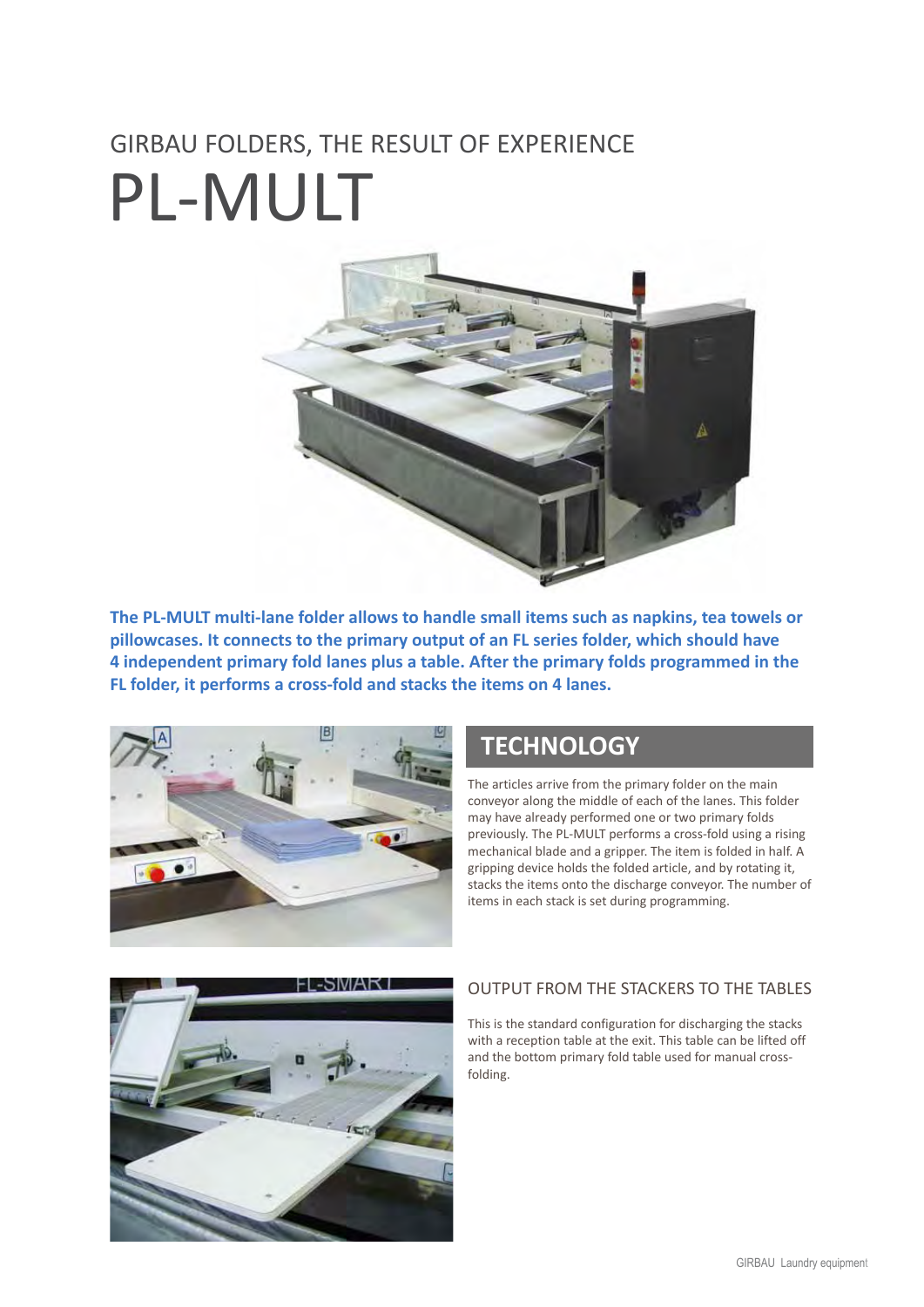For its multi-lane folder, Girbau has selected a **OPTIONS** full range of options to meet all needs.



#### COMMON OUTPUT FROM THE STACKERS

Each discharge conveyor is equipped with a flap that receives the stack and transfers it to a lower belt which automatically sends it to the right or to the left, depending on the configuration chosen.

This design allows the stacks to be collected automatically and sent on to an operator or to other conveyor belts, in order to collect them all together in the dispatching area.



#### DIRTY/TORN SELECTION

There is a classification trapdoor in one lane equipped with a selection flap that separates items marked "dirty" or "torn" into two distinct compartments. This trapdoor is located beneath the primary fold output table.